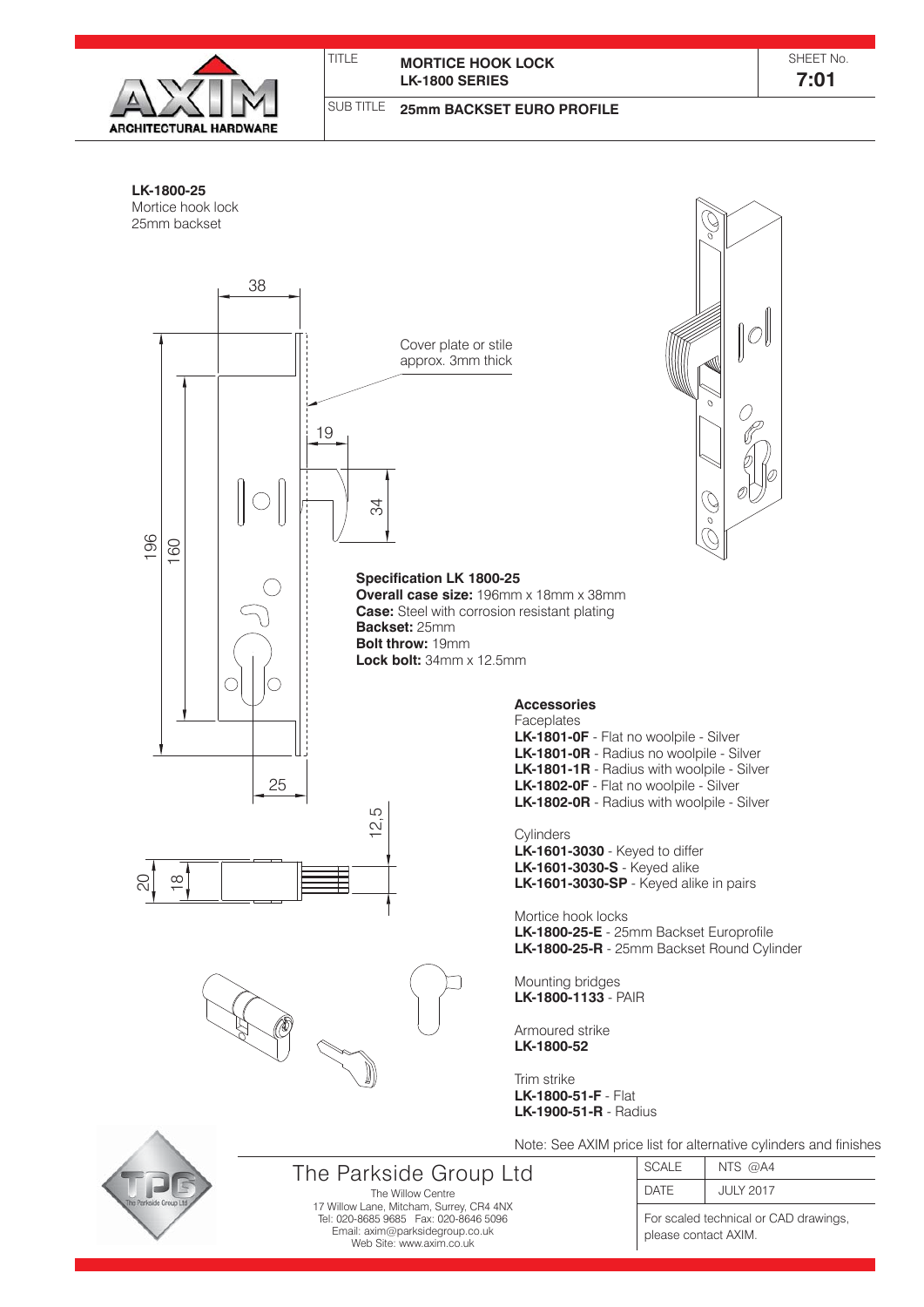

## **MORTICE HOOK LOCK LK-1800 SERIES**

TITLE

SHEET No.

**7:02**

#### SUB TITLE **30mm BACKSET EURO PROFILE**

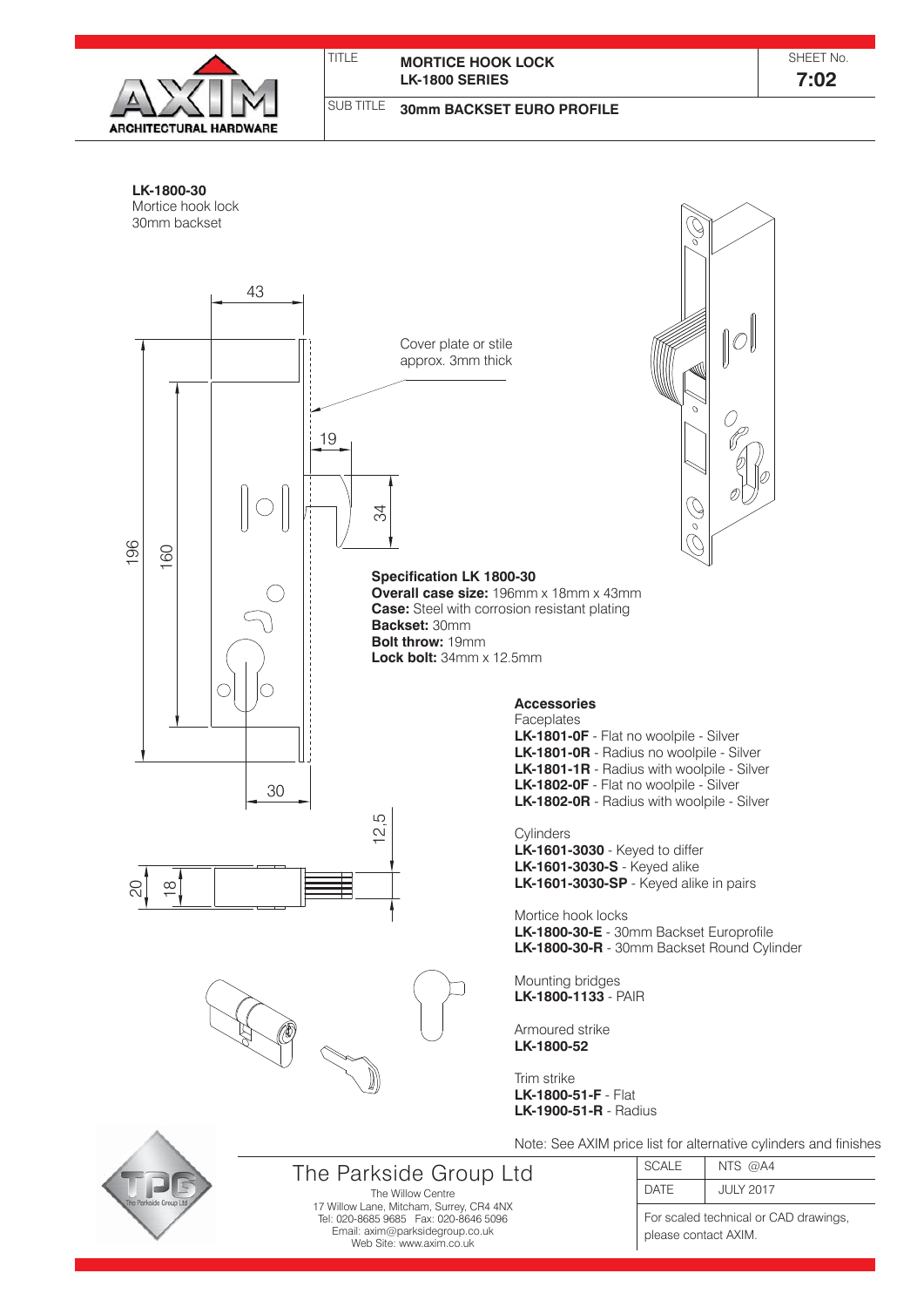

### TITLE **MORTICE HOOK LOCK LK-1800 SERIES**

SHEET No. **7:03**

#### SUB TITLE **40mm BACKSET EURO PROFILE**

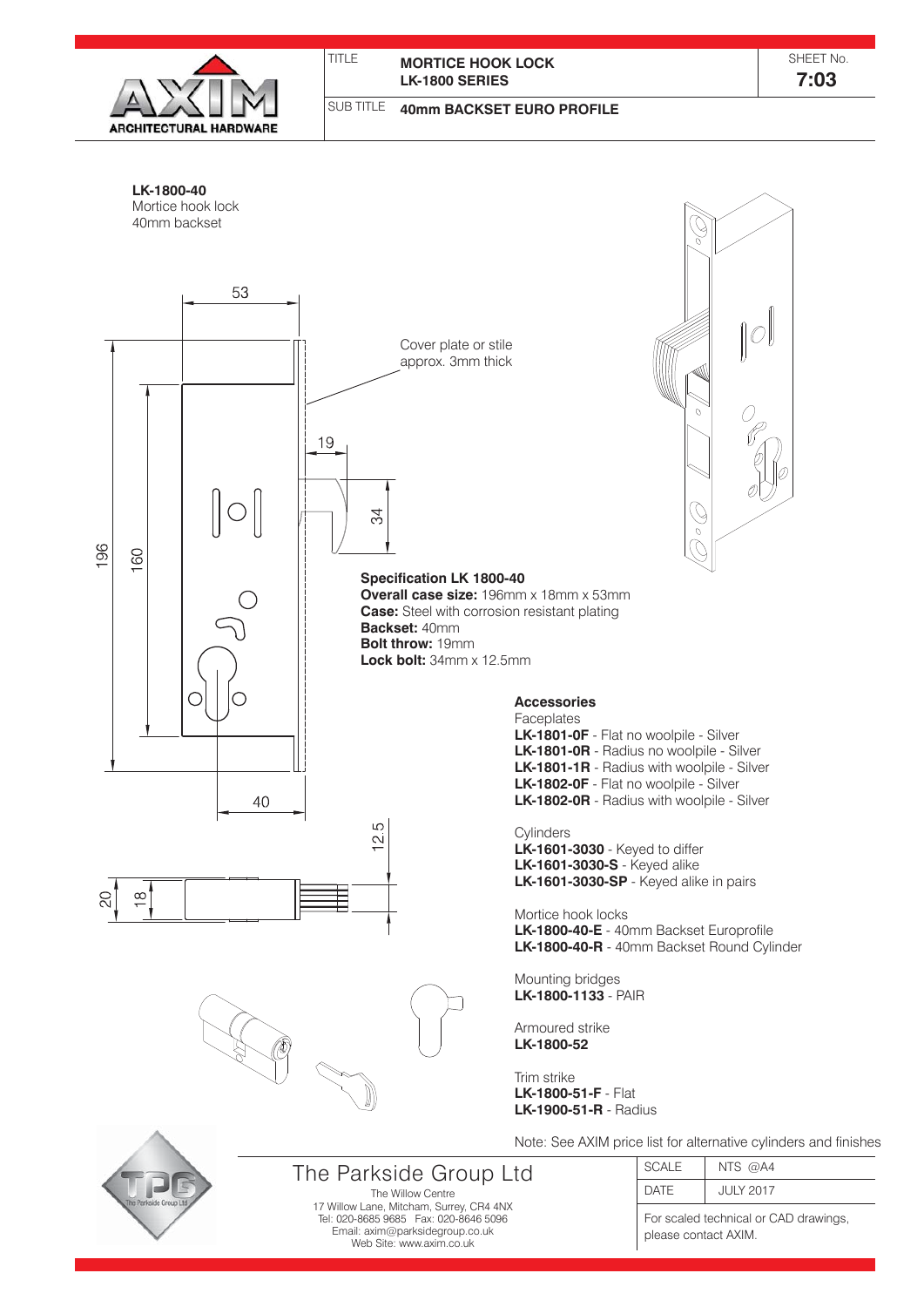

## **MORTICE HOOK LOCK LK-1800 SERIES**

SHEET No. **7:04**

SUB TITLE

TITLE

# **30mm BACKSET RIV NUT FIXING EURO PROFILE**

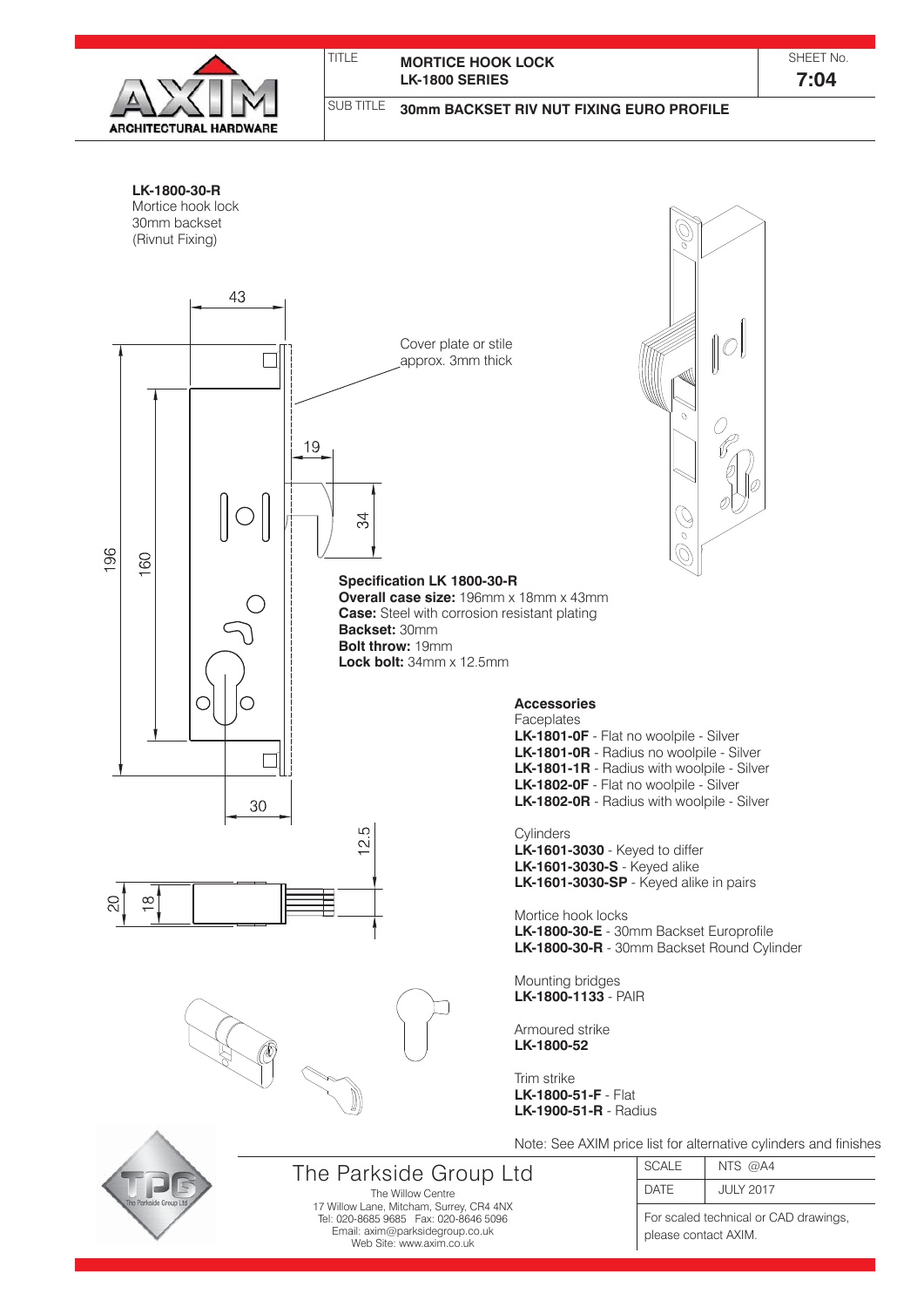